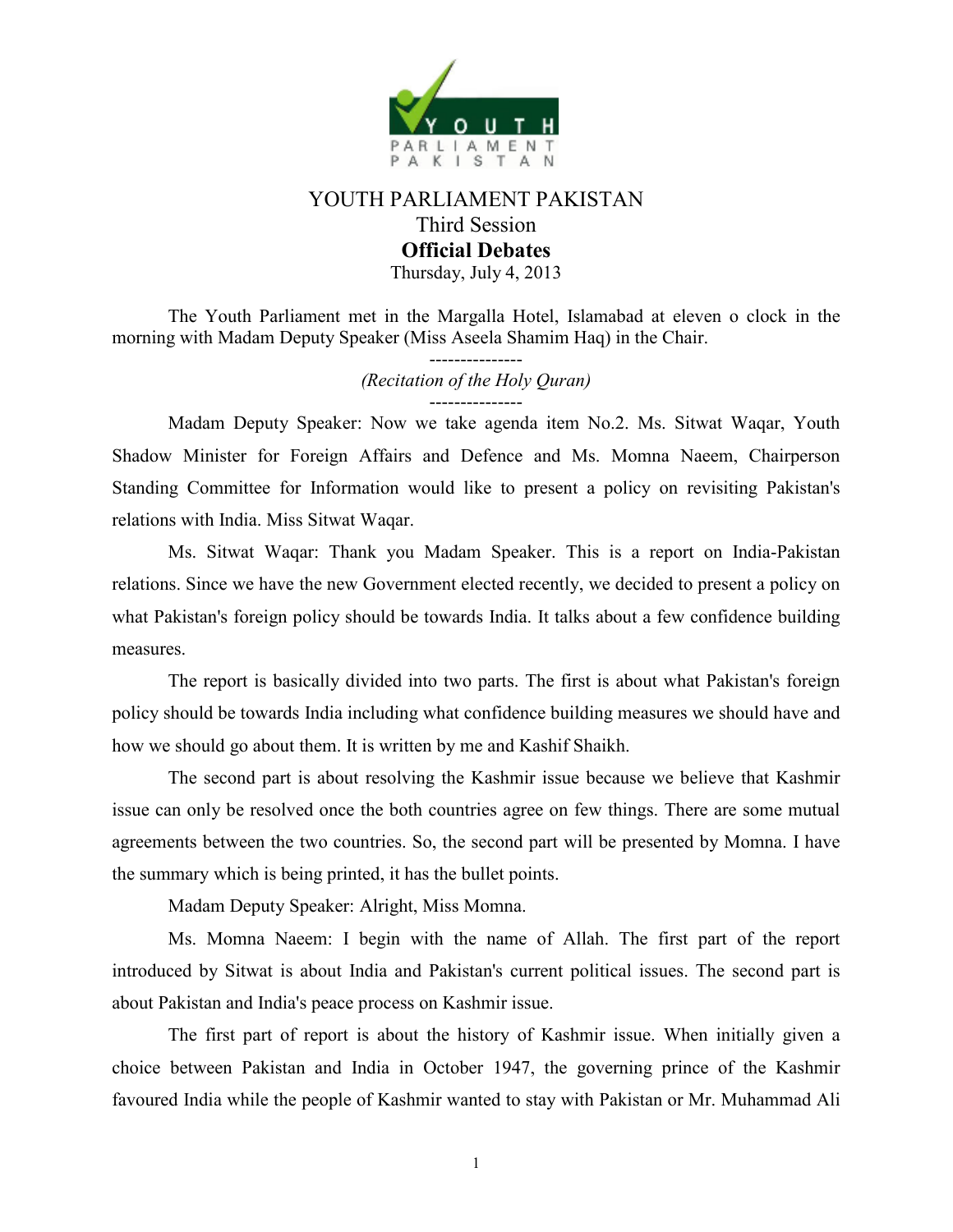Jinnah. The Kashmir issue basically started in October 1947 and it rose in 1948 when Pakistani soldiers faced Indian troops in the first Kashmir War invading from the north-west of Kashmir Region.

In 1961 another war was fought between Pakistan and India to gain the control of Kashmir's territory. Conflict took place between India and Pakistan in Kargil District of Kashmir where the main aim was to cut the connections between National Highway No.1 and Laddakh which is a region of Kashmir in order to make the Indian forces retreat from the Siachin Glacier.

After this war, there have been several other issues on the borders of Pakistan and India which rose the Kashmir issue. After that, the report states that despite continued militant attacks, both nations eventually attempted to reach peaceful negotiations over the border disputes including the establishment of supporting ties, transportation links, CBMs, official ceasefire arrangements and recognition of Kashmir separatist groups by India.

My report also states the approach of both countries towards the Kashmir issue. The first approach stated is the Indian approach. India has been blaming Pakistan for illegally controlling the Azad Kashmir and calls it as Pakistani occupied Kashmir. As far the Pakistani's approach, we are of the opinion that the future status of Jammu & Kashmir should aim to rescue the right of self-determination of Kashmiri people and their right is a free, fair and internationally supervised voting which will offer the people of Kashmir the choice of permanent assistance to either Pakistan or India.

On January 6, 2004, Mr. Pervez Musharraf, President of Pakistan started peace process with India on Kashmir dispute. These peace processes stopped due to the regime changes in Pakistan and Mumbai attacks of 26<sup>th</sup> November, 2008.

Now, my report gives some recommendations about the major processes which may provide an alternative for peace and conflict resolution, peace in Jammu and Kashmir which are as follows:

- 1. Process of dialogues which would be held between both the countries, nations, Prime Ministers or whoever the leaders are.
- 2. The process of constructive cooperation. Cooperation between the nations over the borders which have been a place of continuous war.
- 3. Process of constructive settlement.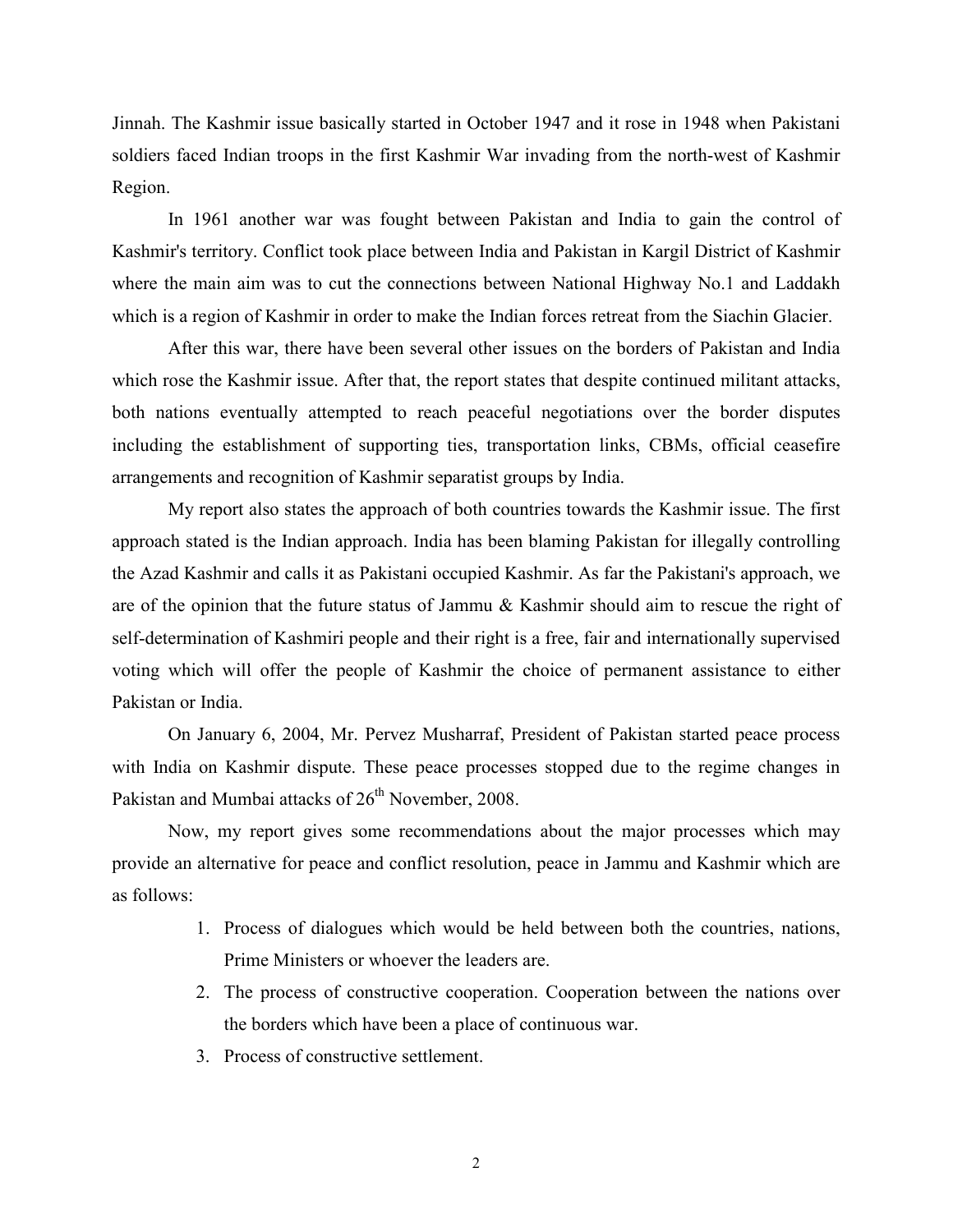- 4. Process of protecting minority rights in Indian and Pakistani controlled Jammu and Kashmir.
- 5. Process of regional autonomy in Indian and Pakistani controlled Jammu and Kashmir.
- 6. Process of healing wounds through compensation, the wounds of people living in Azad Jammu and Kashmir or Occupied Jammu and Kashmir.
- 7. Process of socio-economic uplift of people through better education, health, employment and other basic facilities. In order to provide them a better life style, Pakistanis can offer such facilities to them.
- 8. Process of mutual tolerance.
- 9. Process of neutralizing hard-line elements.
- 10. Process of creating a constituency of peace.
- 11. Process of creating awareness about conflict resolution, problems and changes in creating an alternate architecture for C.R. process and methodology to unleash the process.

This was the second part of the report done by me. Now Sitwat Waqar will proceed further.

Madam Deputy Speaker: Ms. Sitwat Waqar *sahiba*.

Ms. Sitwat Waqar: For the first part which basically talks about confidence building measures, the need for such measures right now is also important because after the 9/11 scenario, the South Asia has changed immensely. We don't know what might happen after United States withdraws in 2014. This could actually mean that perhaps some Jihadis could enter Pakistan and go towards the Kashmir area which can possibly result in India coming into the Kashmir and probably that could lead to another violence and also seeing that both the countries are nuclear powers. This means that there could be a threat of a nuclear war. So, this is high time that we try to resolve the Kashmir issue but obviously, we are not going to start with the Kashmir issue, we will start with other confidence building measures.

The incumbent Government of Mian Nawaz Sharif right now is talking about improving the trade relations with India as well as visa liberalization. So, I will basically be shedding light on that.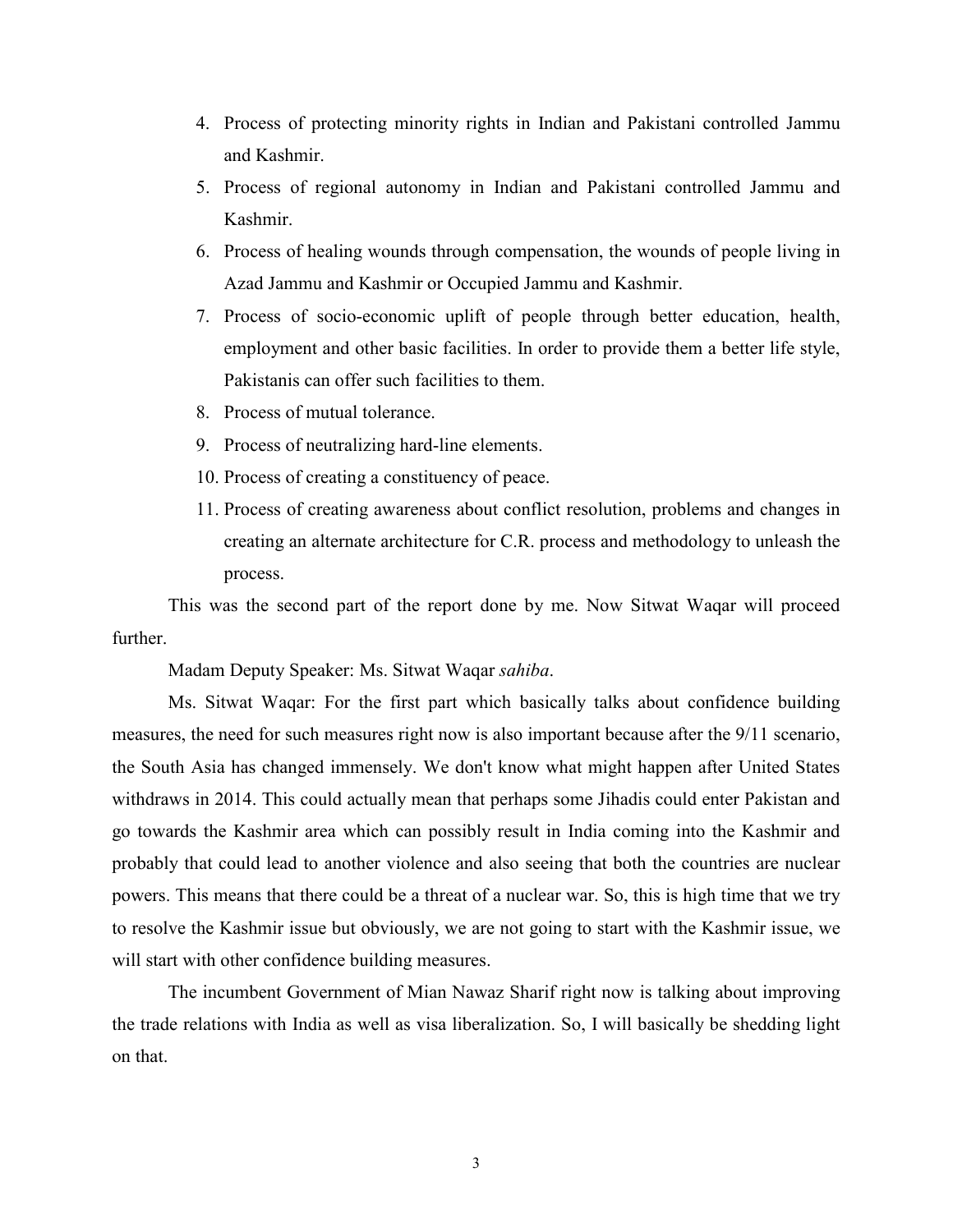Let us talk about trade liberalization. That is basically the best confidence building measure that any country can start from. All countries want to have economic power and it is in their national interest to increase their economic power. The best solution for India and Pakistan is to start from a system of an economic inter-dependence. Both have signed the SAFTA in the last decade and they have been working on that. Our report shows that India only constitutes 1.2% of Pakistan's exports, however, Pakistan only constitutes 0.9% of India's exports. A report by Chamber of Commerce and Industry shows that exports of India to Pakistan are five times larger than the Pakistani exports to India. India has a larger market and obviously it has a much larger population as compared to Pakistan. That actually leads towards trade deficit for Pakistan. Pakistan's economy is much smaller and the Indian exports have constituted on Soybeans, newsprints and other things. There is a huge list, because of shortage of time, I am not going to read out. The volume of Indian exports is around Rs.50 billion, whereas, Pakistan has only been able to export goods worth Rs.9 billion. So, you can imagine that there is a difference of Rs.41 billion. That is how much India is profiting of trade with Pakistan while Pakistan is not profiting as much.

There have been reports which show that due to the problems of international trade, Pakistan's products are obviously not given much precedence. However, when Pakistan gets to trade with India, its export business obviously has some advantages because we are natural trading partners, because we are neighbours. It does go in the interest of Pakistan.

However, what I believe Pakistan should make sure normalizing the trade balance with India. E.g. Pakistan's trade policy with India should be such that Pakistan's agriculture sector, pharmaceutical industry and the garment manufacturing do not suffer. There is a fear in these industries that Indian exports are going to swamp our market and our industrial sector will suffer because obviously, another issue with Pakistan is that our imports don't have high taxes placed on them. So, imports usually like Chinese goods are much cheaper than our local products and people prefer to buy imported goods as compared to our local products. This can put our industrial sector at a disadvantage. There are certain policies I am not going to go over them that Pakistan should keep in mind. I think an email has been sent to all the members last night if you want to have a look at the detailed report.

 Another confidence building measure that we could look at is the relaxing of visa regime. Actually, an agreement was signed between India and Pakistan in September 2012. Due to some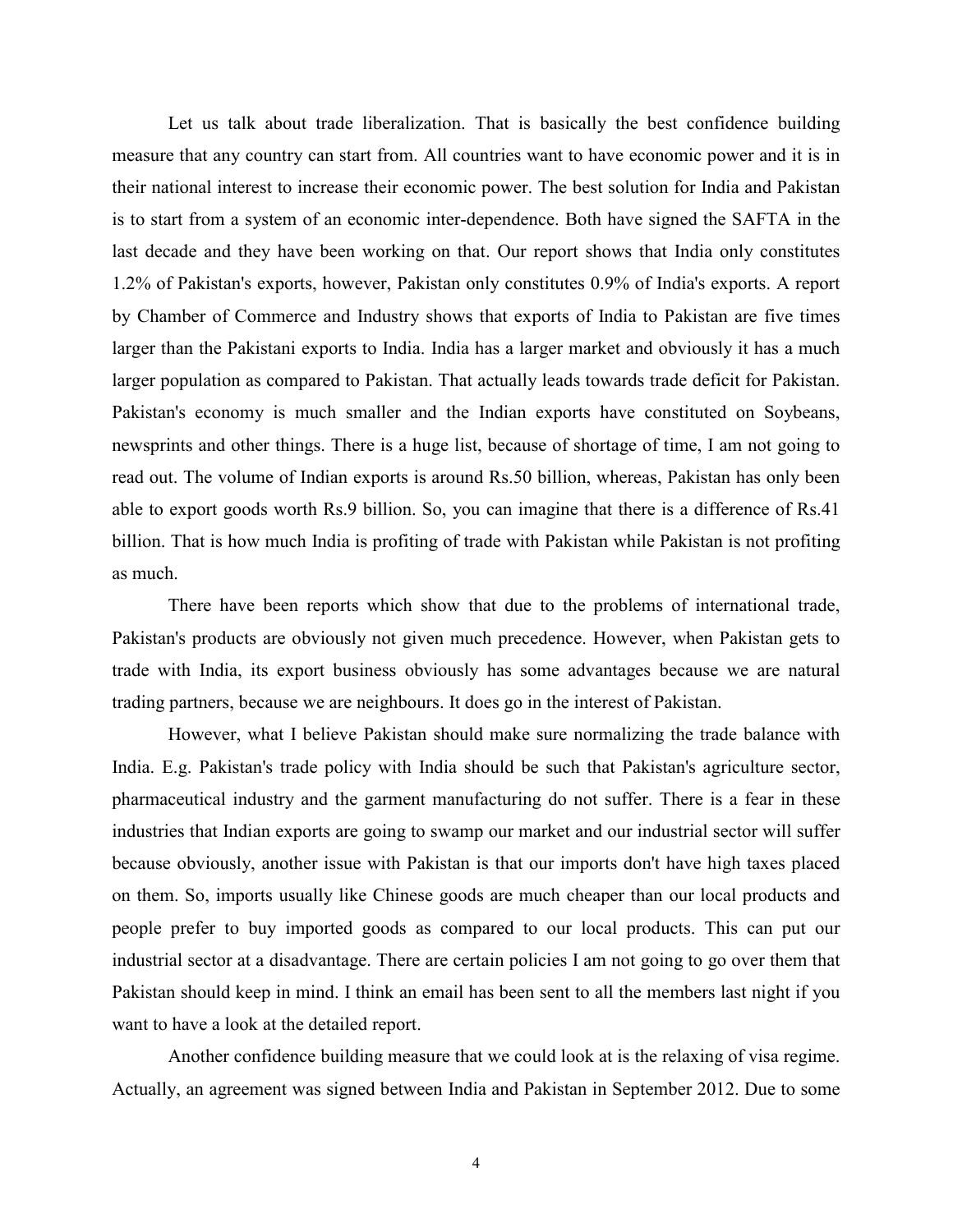cross border infiltration and some terrorist attacks happening, this was going to be operationalized in December 2012. It was postponed till January 2013 of this year by India because of those issues. There are also other issues with this visa liberalization as of this moment right now. It is because of the wide spread terrorist activity that is going on in Pakistan, also the insurgency happening in Balochistan and a lot of involvement of the foreign hand in addition to the Afghan War going on. At this point, talking about this confidence building measure may not be that prudent because obviously, we have to make sure that to tighten our security within our country and only then we can start towards this confidence building measure.

 Another confidence building measure which would actually be very beneficial for both countries' development is some sort of research, academic and cultural exchange. We already know some cultural exchange is already going on and I will be talking about that shortly because it had an adverse effect on the Pakistani society. However, if there is some research and academic exchange between the two countries such as more academic conferences being held, some sort of student exchange programs, academic exchanges, some sort of joint ventures between the two countries in information technology and other technological advances e.g. the car manufacturing industry in India is very strong and also they are very high in hospitality business. They are also very good at theme park, Pakistan does not really have any theme park at the moment but if we have some joint venture and some investment then both the countries can benefit from traders and tourists. Elderly people, e.g. want to meet relatives in each other's countries, India and Pakistan. A lot of that could happen if we move towards that.

 If you look at the cultural exchange, Pakistan has not been able to promote its culture in India. However, India has been promoting its Bollywood films and has been profiting a lot from our audience. That has actually had a very adverse effect on Pakistani people. The younger generation has been mixing words of Urdu and Hindi, they are adopting the traditions of Indian marriages and they are very much followed in Pakistan. That actually has an adverse effect on our cultural heritage, our own cultural beliefs and our own history, our vision, our ideology, and what we are as a nation.

 There are few other miscellaneous confidence building measures but however the point is that now is the best time to talk about building good diplomatic relations with India. Now when Pakistan is already in such a precarious situation and we already have a very porous western border, we cannot afford that on the western border as well. Pakistan is already putting too much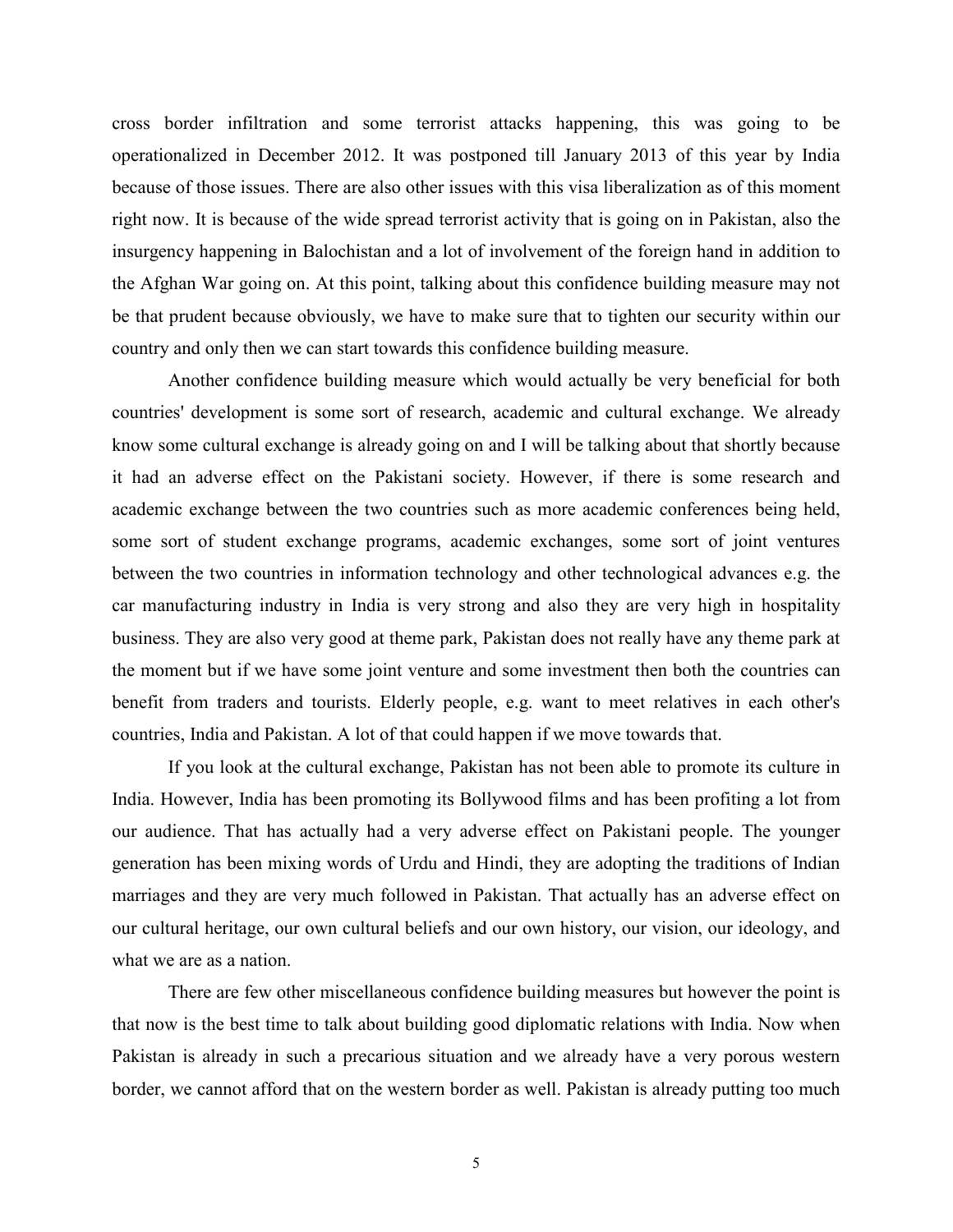money into its defence spending. It is already economically bankrupt. We really have to revise our foreign policy towards our neighbouring countries especially India because it is considered as our enemy, I mean that is what we have been calling this country. It is time that we actually move towards these confidence building measures, starting from trade liberalization to some intellectual getting-together so that at some time in the future, in the coming decades, we can move towards resolution of the Kashmir issue as outlined by Momna's part of the report.

 I would also like to say that in the last session as well, we presented a policy on Pak-Iran relations. It is never the opposition that presents policies but we have done it. I have not really heard from their Foreign Minister yet if they have worked on the Iran-Pakistan Gas Pipeline project. It is also in third session, our report on India Pakistan already doing is proposing some policies. The real part actually has to be done by the Government. So, we are looking forward to some response from them.

 Madam Deputy Speaker: Honourable Foreign Minister *sahib*a, would you like to comment now or do you need some time to prepare?

 Honourable YP Foreign Minister: Thank you honourable Speaker. In the last session, in my absence, two of my fellow parliamentarians, Rafay and Yasir, worked on Pak-Iran policy. They would get back to the honourable Shadow Minister as soon as possible. Whereas, her policy statement on India is concerned, I believe that she is taking India a bit too lightly.

 Madam Deputy Speaker: Do you want to comment on her policy? If you have view of your own, a policy statement of your own?

Honourable YP Foreign Minister: I want to comment on her policy.

 Madam Deputy Speaker: I don't think that is admissible. Whenever you have some views or a policy statement of your own, I am giving you the time so that you can prepare one.

 We have received a motion that requires our immediate attention. No confidence motion has been filed by the Blue Party and they wish to express that they no longer have confidence in their party leader. Now, I would read out the motion:

"The House is of the opinion that the Prime Minister no more enjoys the support of the majority members in the House. Therefore, we are moving a vote of no confidence motion against the Prime Minister. The names, YP numbers and signatures of the members supporting the motion are as follows…………………………………………………